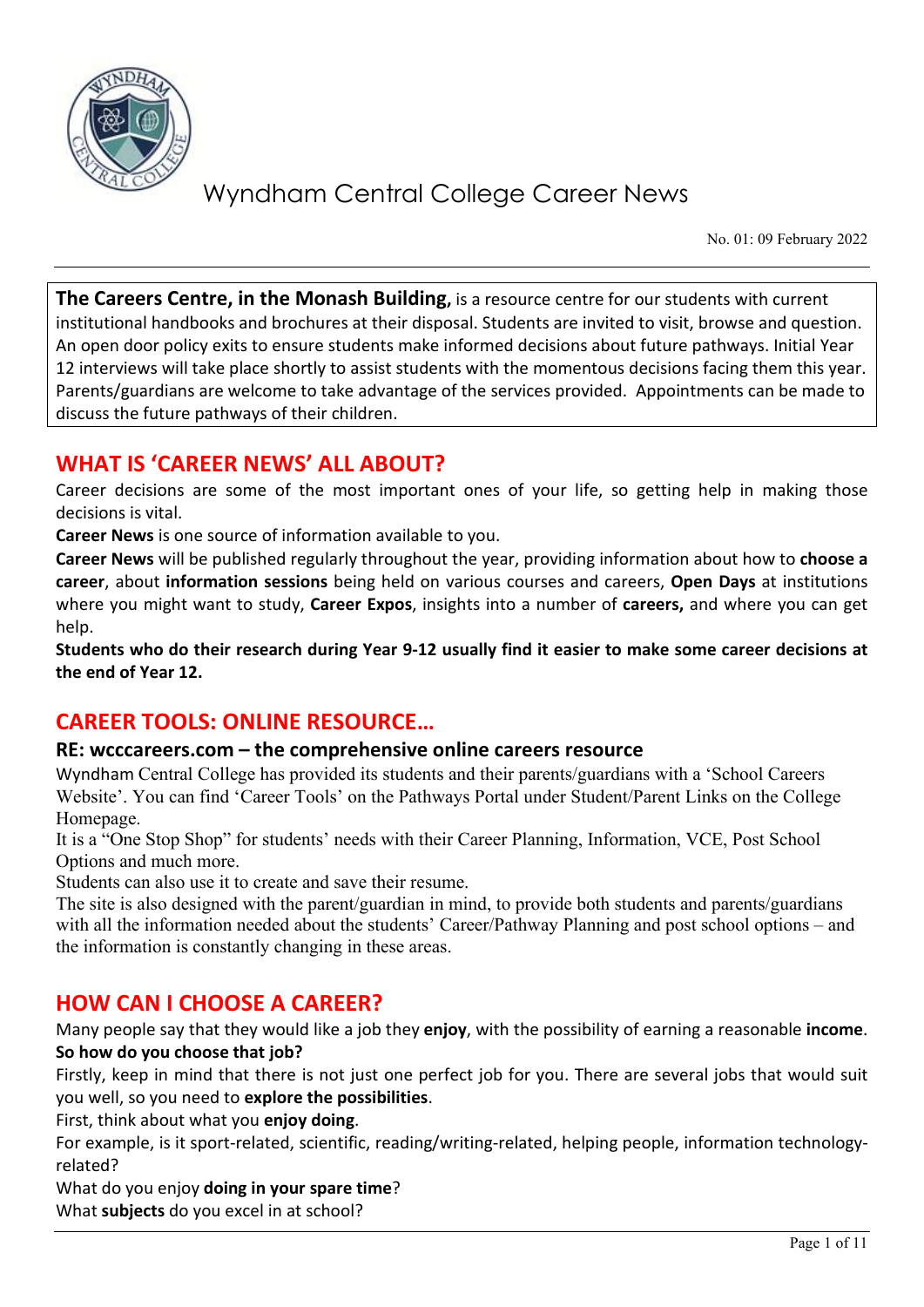

No. 01: 09 February 2022

How important is it that you earn a lot of **money**?

Answering questions such as these will set you on a path to making some decisions.

If you like science, what type of science do you prefer – physics, chemistry, biology?

If you are creative, what is your speciality – music, drama, art, design?

If it is geography, perhaps you could be interested in urban planning, mapping or surveying.

If it is health, perhaps it is nursing, nutrition or public health.

If it is physics and maths, perhaps engineering.

Do not look too far ahead – you are not deciding on a life-time career. You will have several careers.

## **WHAT IS A CAREERS EXPO?**

As a rule, career expos have representatives from **Universities, TAFE's, Independent Training Providers and Employer Groups** (eg Defence Force) in attendance to provide information and an opportunity to ask your questions. There are a number held throughout the year, some large ones running for a few days (eg the **VCE and Careers Expo 2022** (28 – 30 April @ Caulfield Racecourse, Melbourne), while others are **smaller regional expos** (eg @ WRICA Thursday 19 – Friday 20 May). Career Expos are of a **general nature and are a good starting point for some career exploration** - more information later.

### **WHAT IS AN OPEN DAY?**

Universities, TAFE's and some Independent Providers open their doors, usually once a year on Sundays in August, for the public to **see facilities, attend information sessions, talk to staff and current students, and to check out clubs and societies**. These are useful for obtaining **a more in-depth experience** of a particular institution and its courses. Dates will be published shortly (for your diary).

### **WHAT IS A CAREERS SEMINAR, AND WHY ATTEND?**

Many institutions run **seminars about particular courses or careers**, often on week-nights or in school holidays. For example, **Monash** and the **University of Melbourne** run **evening seminars** on particular courses, while RMIT, La Trobe and Deakin run school holiday programs about their courses (note: this list is not exhaustive). In addition, seminars on studying **psychology**, **sport related** careers, and on **occupational therapy** have been run for many years. These programs give an in-depth picture of courses and career outcomes, and provide an opportunity to ask your questions. More information in later editions.

### **HOW CAN I ACCCESS UNIVERSITY COURSES?**

Many courses accept Year 12 graduates on the basis of their **ATAR** (Australian Tertiary Admissions Rank) and meeting any **prerequisite subject requirements**. Some courses, however, have **additional requirements** (eg an audition, a folio presentation, completion of a selection kit, attendance at an interview, testing). You are advised to check these out on the **Victorian Tertiary Admissions Centre (VTAC)** website [\(www.vtac.edu.au\)](http://www.vtac.edu.au/). Applicants for courses apply on the VTAC website, commencing in August each year. Up to eight courses can be applied for.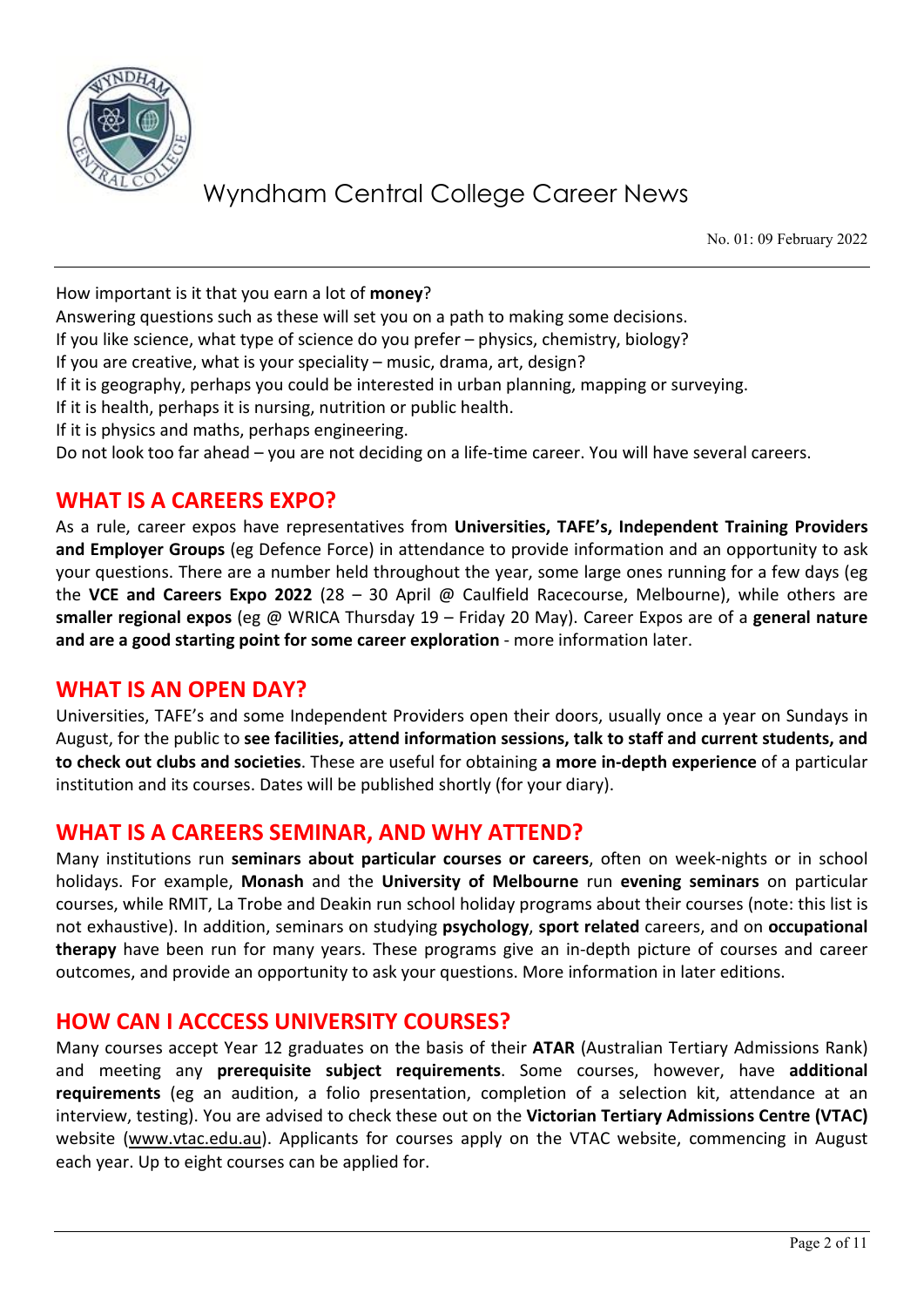

No. 01: 09 February 2022

## **YEAR 12 STUDENTS**

#### **Scholarships for High Achievers**

#### **The University of Melbourne – The Hansen Scholarship**

If you are planning to study at The University of Melbourne in 2023, you should consider applying for the prestigious Hansen Scholarship. Stage 1 applications are now open and close on Wednesday 9 March. You must be able to prove financial disadvantage to be eligible.

<https://scholarships.unimelb.edu.au/hansen>

#### **Australia National University (ANU) – Tuckwell Scholarship**

If you are planning to study at ANU in 2023, you should consider applying for the prestigious Tuckwell Scholarship. Applications will open in March. <https://tuckwell.anu.edu.au/>

#### **Other Scholarships**

The Country Education Foundation has developed a resource to assist Year 12 students to find and apply for university scholarships.

The majority of scholarships for the 2023 intake won't open until later in the year, but students can use the website as a guide to what may be available.

<https://cef.org.au/scholarships-guide/>

#### **University Course Search Tools**

#### **Course Seeker**

The Course Seeker website contains a national course comparison tool which allows students to search, select and compare higher education courses and filter search results by ATAR, study area and location, [www.courseseeker.edu.au](http://www.courseseeker.edu.au/)

#### **View Course ATARs**

Year 12 students can view the ATAR profiles for university courses by using the course search functions on state based Tertiary Admission Centres.

Course ATARs can be used as a guide when planning for post school studies. It's important to note that as ATARs are based on the demand for a course, they may rise or fall for the 2023 intake.

Students will be able to view the lowest ATAR and lowest Selection Rank (ATAR inclusive of equity and academic bonus points) to receive an offer.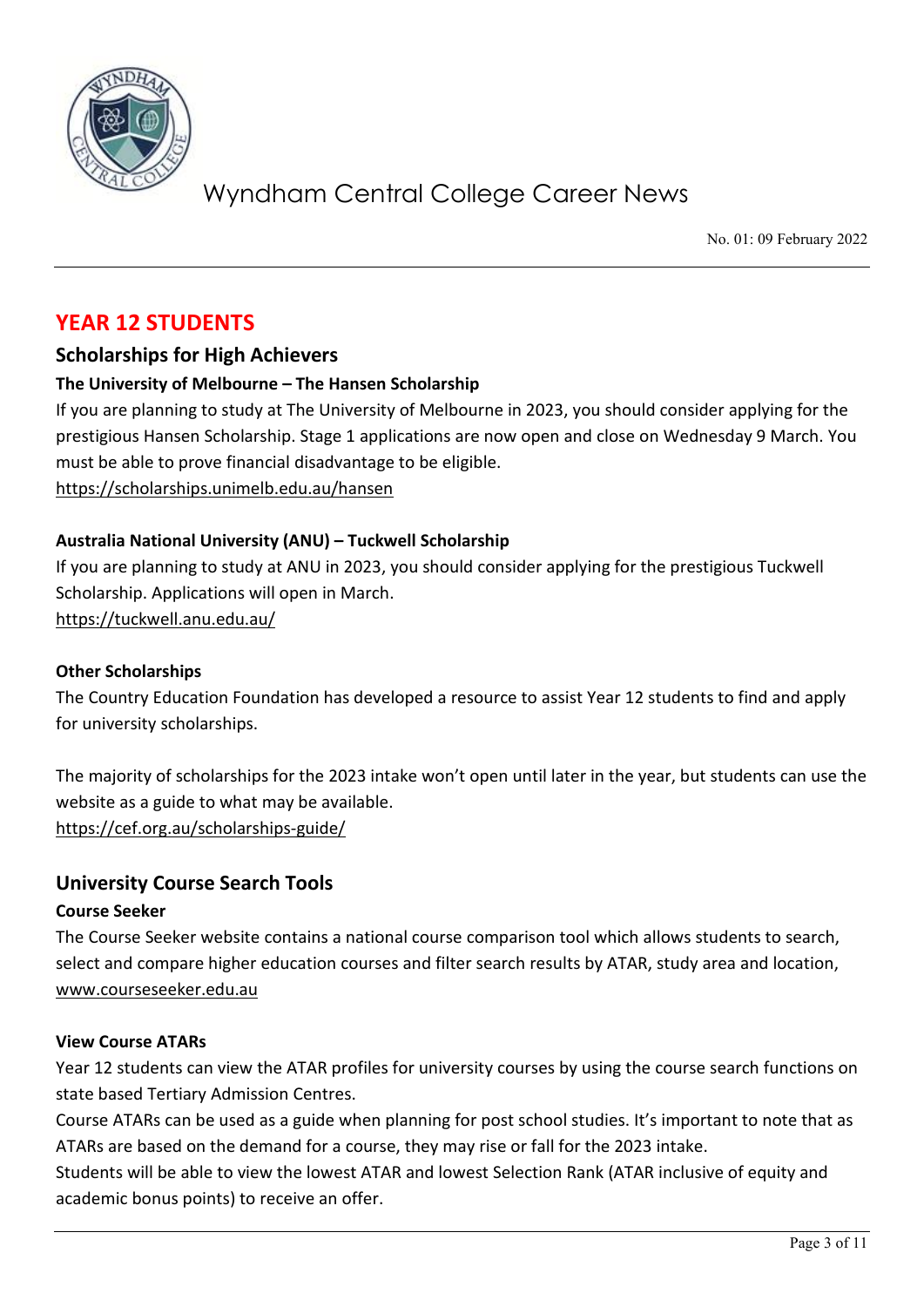

No. 01: 09 February 2022

Use the following websites to access the information

| Victoria             | www.vtac.edu.au  |
|----------------------|------------------|
| <b>NSW &amp; ACT</b> | www.uac.edu.au   |
| QLD                  | www.qtac.edu.au  |
| SA & NT              | www.satac.edu.au |
| WА                   | www.tisc.edu.au  |
| Tasmania             | www.utas.edu.au  |

### **Australian Defence Force**

#### **ADF Gap Year Program**

Year12 students will soon be able to apply for the ADF Gap Year program. Students will be able to spend an exciting 12-months in the Navy, Army or Air Force, and get paid for meaningful work while travelling around Australia, gaining skills for life, and making lifelong friends.

To start the application process, you can book the YOU (Your Options Unlimited) session early. This is the first step in the recruitment process. For information and to book, visit<http://bit.ly/2Tyn8Yp> For information, visit<https://bit.ly/3dCELlb>

### **Apply for University Now!**

Early admission is now open for the following universities. You could receive a guaranteed offer before your exams!

#### **University of New England**

Applications are now open for the direct early entry program and will close in September.

You will need a recommendation from your school to be eligible. Offers will be made in November before your final ATAR and results are released.

<https://bit.ly/3HxaosI>

#### **Charles Sturt University (CSU)**

Applications are now open for the Charles Sturt Advantage Program. You can apply direct to CSU by 31 March and possibly receive a guaranteed offer in May. Selection is based on your Year 11 results and a 'soft skills assessment'.

<https://bit.ly/2UmOlgT>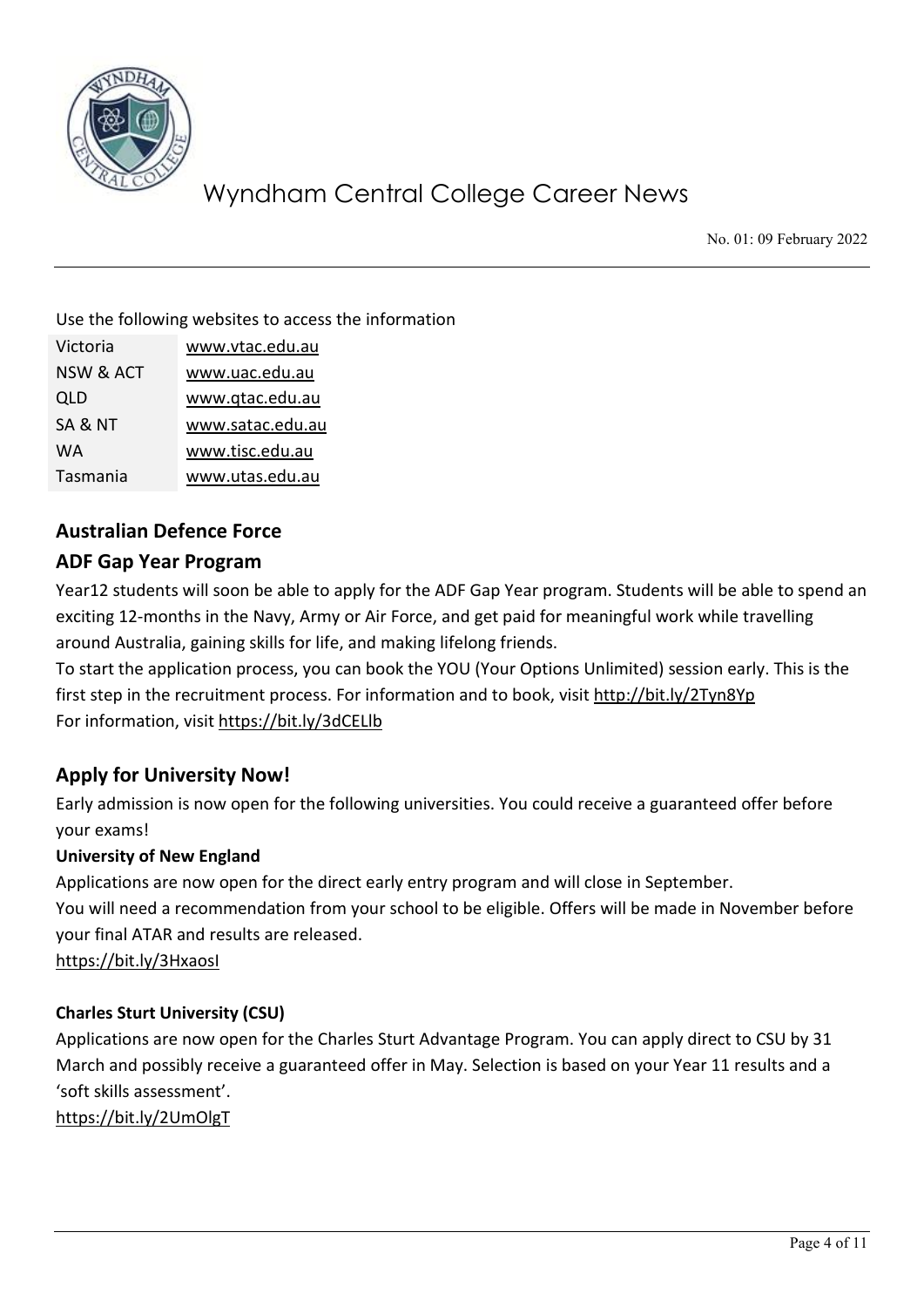

No. 01: 09 February 2022

#### **Australia National University**

Applications open for the direct entry program in March. You could receive a guaranteed offer by August. Selection is based on your Year 11 results and meeting the service and co-curricular requirements of the university.

<http://bit.ly/381rlc8>

#### **Applying for Medicine, Dentistry or Oral Health?**

If you are in Year 12 and plan to apply for medicine, dentistry and/or oral health to start in 2023, you may need to sit the UCAT ANZ (University Clinical Aptitude Test).

You will sit the test mid-year and selected universities use your UCAT ANZ results as part of the selection process, in conjunction with your ATAR and HSC/VCE results, and in some cases an interview.

You will only have one chance to sit the UCAT ANZ this year. It will cost you around \$305 to sit the test, or \$199 concession, and you will be able to receive your results straight away.

You have the choice to start preparing for the test early. There are several private companies who offer commercial preparation programs.

Please go to [www.ucat.edu.au](http://www.ucat.edu.au/) for more information about the UCAT ANZ, to see if you have to sit the test, and to register for the test.

#### **UCAT Preparation Sessions**

National Institute of Education is running an online simulated UCAT workshop on Sunday 22 February between 10am – 5pm.

A second online session will be held shortly after, [www.nie.edu.au](http://www.nie.edu.au/)

### **UCAT Mock Exam Day 2022**

This is a free online UCAT trial exam that will be sat by thousands of students. You will be able to get your mock UCAT score and have a benchmark to work on improving for the exam later in the year. You can sit the exam any time on Sunday 27 February.

You can register for the test via [www.ucatmasterclass.com/ucat-med](http://www.ucatmasterclass.com/ucat-med)

#### **Medicine Information Session**

Charles Sturt University offers undergraduate medicine at the Orange, NSW campus in partnership with Western Sydney University. An online information session for prospective students will be held on Tuesday 29 March.

Book via<https://engage.csu.edu.au/medicine-info-nights>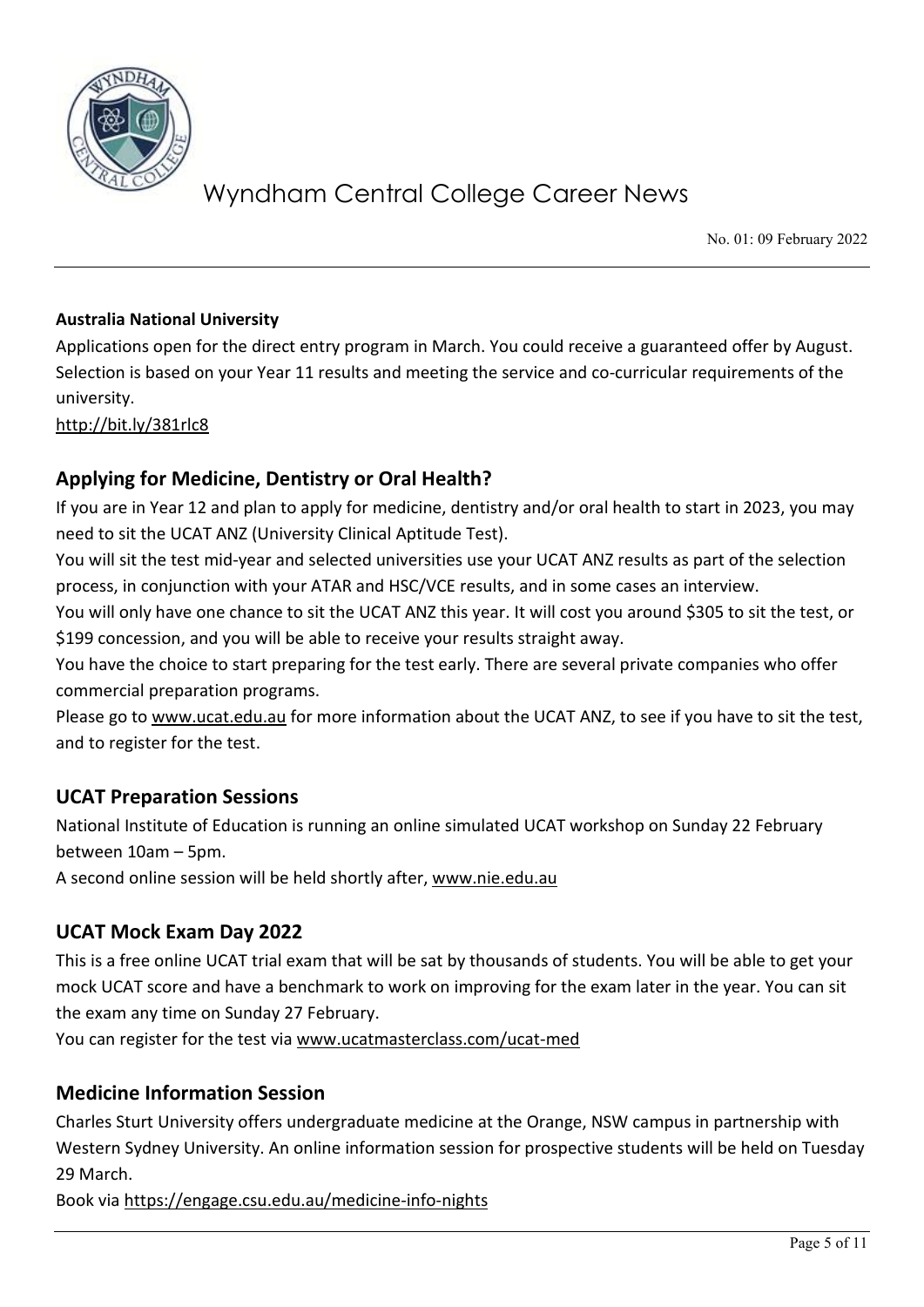

No. 01: 09 February 2022

#### **UCAT Guide**

Download a UCAT Guide developed by UCAT Masterclass,<https://bit.ly/3HMyzTS>

## **ALL STUDENTS**

#### **Inspirational Videos!**

What better way to start the year than dreaming about your future and possible careers you may be interested in?

Australia National University has developed a large collection of over 90 videos that cover a range of topics from astronomy/astrophysics, physics and mathematics to science communication, environment and sustainability, to health, medicine, psychology, to earth and marine sciences and much more!

Health related videos:<https://health.anu.edu.au/open-day> Science related videos:<https://science.anu.edu.au/open-day>

### **Start the School Year by Setting Goals**

The HopeFull Institute has developed a set of free worksheets for students covering a range of topics such as:

- digital detox
- examining stress
- goals (general and athletic)
- gratitude

To download the worksheets, visit [www.thehopefullinstitute.com/free-worksheets/](http://www.thehopefullinstitute.com/free-worksheets/)

#### **Health Courses**

Interested in working in the health industry?

There are many courses and career areas you can consider. To set early academic goals, you can review the ATAR profiles for the 2022 January intake for the following course areas:

- Nursing
- Physiotherapy, Chiropractic, Osteopathy, Clinical Myotherapy
- Podiatry
- Speech Pathology
- Occupational Therapy.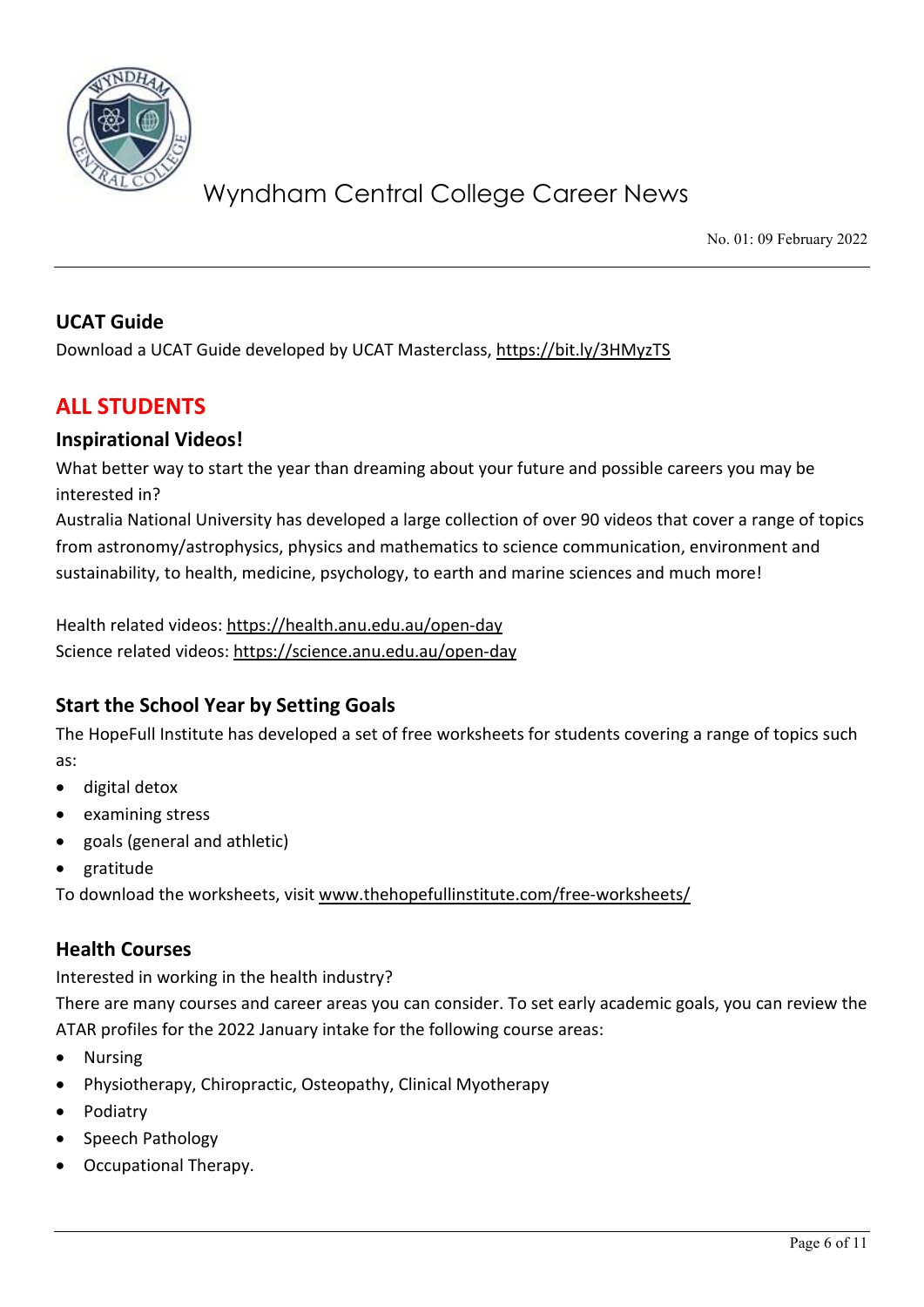

No. 01: 09 February 2022

## **ATARs listed are for people who applied for courses via the Victorian Tertiary Admission Centre (VTAC).**

Download the guides via<https://bit.ly/335w9Rr>

## **Career Events**

One of the best ways to develop ideas for occupations and courses is to participate in career events. Check the Career Newsletter for upcoming events and also join the social media for any higher education provider or training institute you are currently interested in to ensure you are up to date with events. The following are two events you may be interested in.

#### **Charles Sturt University**

Year 10 - 12 students are invited to participate in the Charles Sturt University Explore Day at the campus of their choice. Students will be able to explore two study areas through one-hour workshops. Wagga Wagga, Tuesday 22 March Albury-Wodonga, Tuesday 19 March <https://study.csu.edu.au/life/events>

#### **La Trobe University**

Year 10 - 12 students are invited to participate in the Charles Sturt University Explore Day at the campus of their choice. Students will be able to explore two study areas through one-hour workshops. Albury-Wodonga, Friday 25 February <https://bit.ly/3rsBNWX>

#### **Endeavour College of Natural Health**

The College is located at Melbourne and offers higher education courses in:

- Naturopathy
- Acupuncture
- Nutritional and Dietetic Medicine
- Myotherapy
- Complimentary Medicine
- Remedial Massage (Diploma)

The institute recently ran a virtual open day.

You can access the recordings via registering at this lin[k https://virtualopenday.endeavour.edu.au/](https://virtualopenday.endeavour.edu.au/)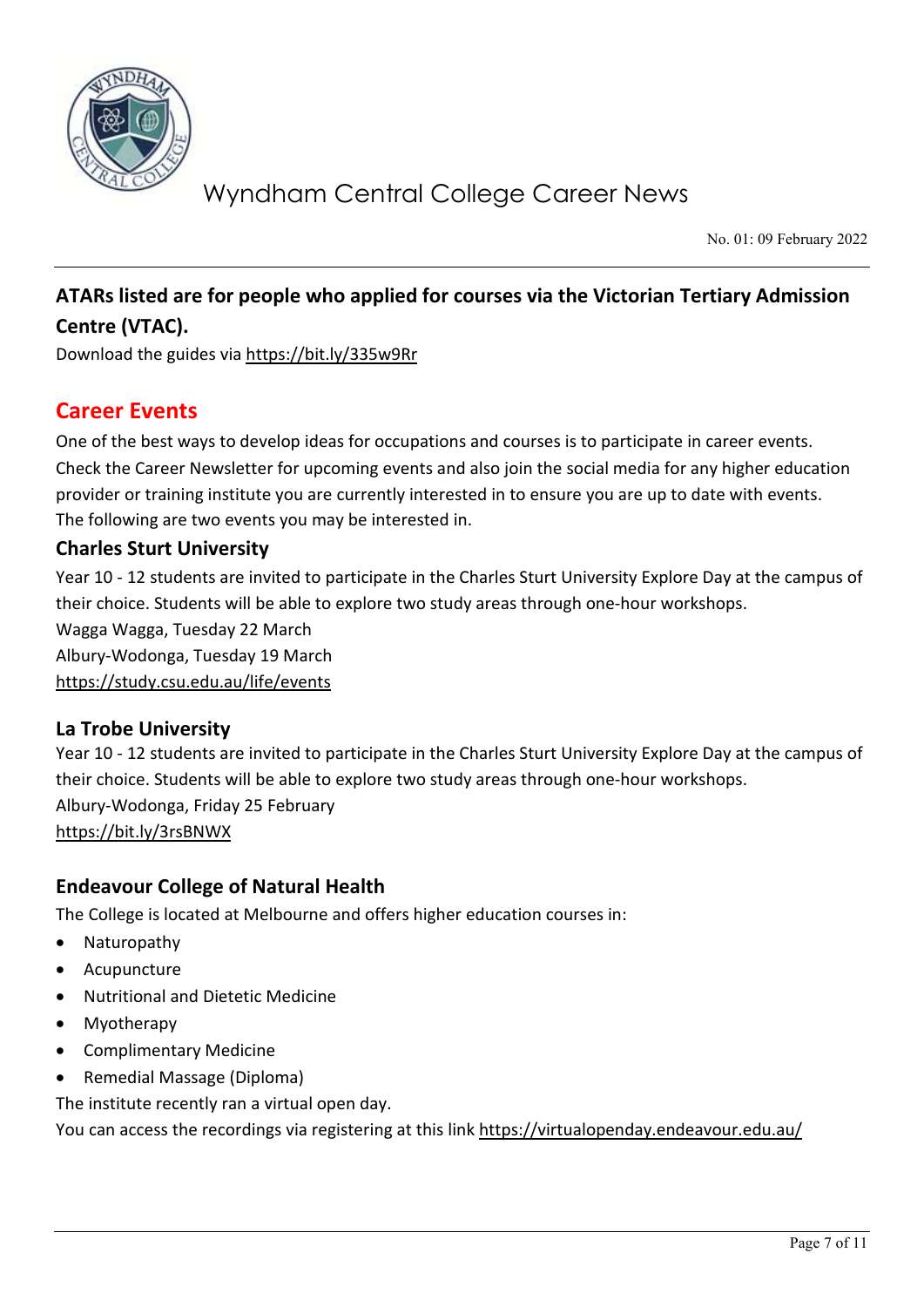

No. 01: 09 February 2022

## **Casual Employment**

You can sign up for employment opportunities at the following websites:

| Coles               | https://bit.ly/3830ETN |
|---------------------|------------------------|
| IGA                 | https://bit.ly/382p4yw |
| Supermarkets        |                        |
| <b>KFC</b>          | https://bit.ly/33N7mM1 |
| Woolworths          | https://bit.ly/2RptgTp |
| <b>Hungry Jacks</b> | https://bit.ly/2qkwIU8 |
| Kmart               | https://bit.ly/2Y8U2Rd |
| Target              | https://bit.ly/2qZ76MZ |
| McDonalds           | https://bit.ly/380Uvtb |
| <b>Bunnings</b>     | https://bit.ly/2LfB2Ls |
| Donut King          | https://bit.ly/2YbqYly |
| <b>Boost Juice</b>  | https://bit.ly/2P36v4I |
| <b>Red Rooster</b>  | https://bit.ly/2Lf35Le |
| Myer                | https://bit.ly/2sHiEov |
| <b>Cotton On</b>    | https://bit.ly/2LjebPj |
| Sportsgirl          | https://bit.ly/2RfT2cC |
| <b>Officeworks</b>  | https://bit.ly/361GkCp |
| Apco                | https://bit.ly/33F09xz |

About 80% of all job vacancies aren't advertised, so it is crucial that you market yourself to businesses with an excellent resume and cover letter.

Make sure you tell as many people as possible that you are looking for work as often employers rely on 'word of mouth' to recruit for their positions.

### **Job Seeking Resources**

For excellent job seeking tips, and resume/cover letter templates, check out the resources at the following two websites:

Skillsroad - [www.skillsroad.com.au](http://www.skillsroad.com.au/) 

Youth Central - [www.youthcentral.vic.gov.au](http://www.youthcentral.vic.gov.au/)

### **Rights and Responsibilities**

Know your rights and responsibilities when starting a new job - [www.fairwork.gov.au](http://www.fairwork.gov.au/)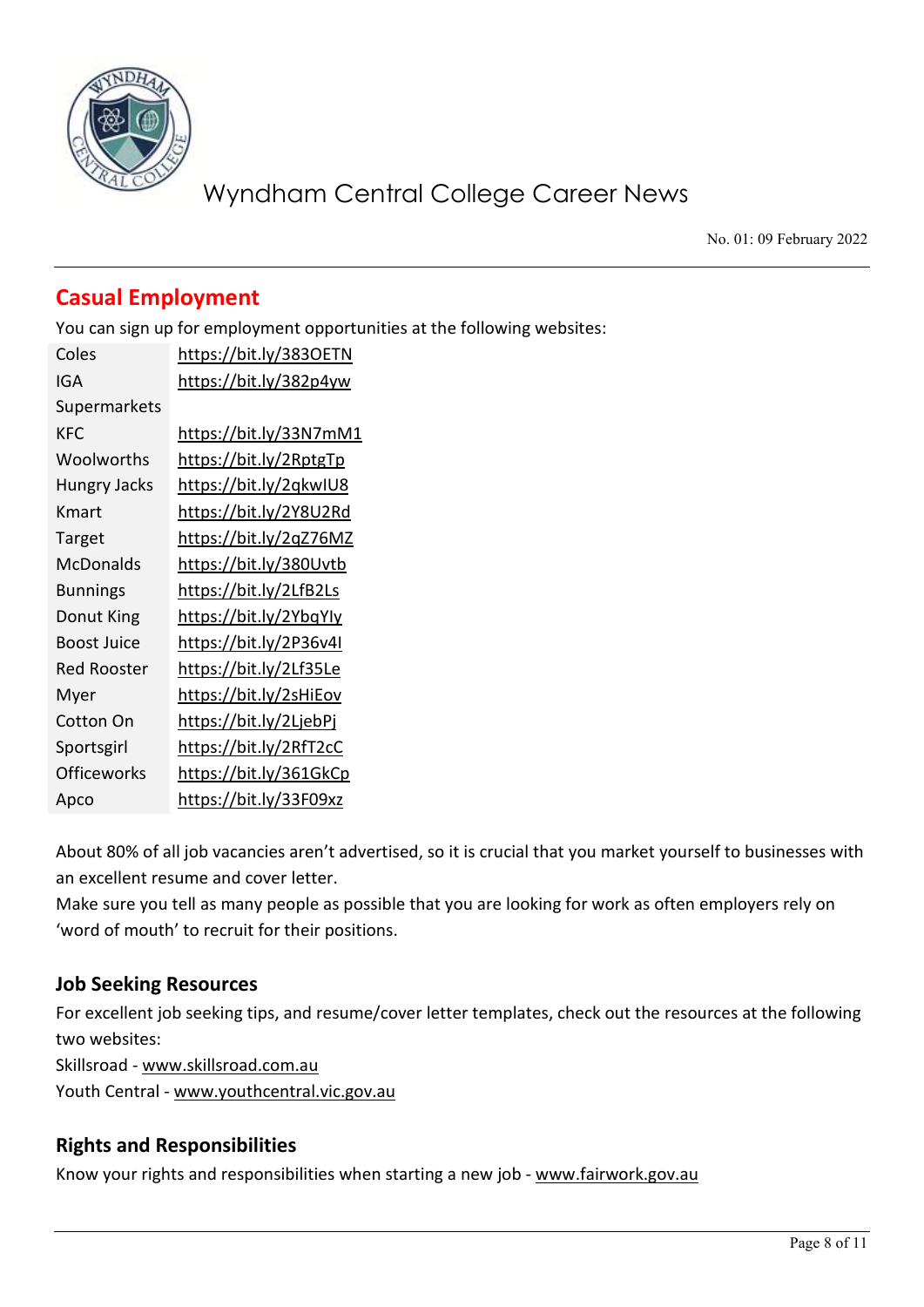

No. 01: 09 February 2022

### **Tax File Number (TFN)**

If you don't have a TFN, you will need to apply for one via the Australian Tax Office - [www.ato.gov.au](http://www.ato.gov.au/)

#### **Job options**

Also, check out job options at the 'Explore Careers' website - <https://explorecareers.com.au/>

## **Interested in a Career with the Victoria Police?**

Victoria Police has four different roles available for students who might be interested in pursuing a career in policing.

- Police Officer
- Protective Services Officer
- Police Custody Officer
- Victorian Public Servant

For a brief overview of each role and to watch recruitment videos, visit - <https://bit.ly/2N5vhUu>

#### **Experience and Attributes the Force is Looking For**

Not every 18-year-old will be ready to apply but those who are gathering life experience whilst they are in high school will be more competitive throughout the recruitment process. For example:

#### **Employment in a Customer Service Role**

Provides exposure to people of all works of life and develops communication, teamwork and conflict resolution skills.

For example, working at McDonalds one day a week.

#### **Volunteer Experience**

Develops a sense of community-mindedness and communication skills.

For example, working at the local surf lifesaving club or community centre.

#### **Sporting Club Experience**

Develops teamwork, communication and leadership skills, not to mention the healthy level of fitness that is a requirement of the role.

#### **Overseas travel**

Provides exposure to other cultures, religions and languages and fosters a sense of independence and assertiveness.

For information on eligibility criteria and the recruitment process, visit the Victoria Police careers website, [www.police.vic.gov.au/careers](http://www.police.vic.gov.au/careers)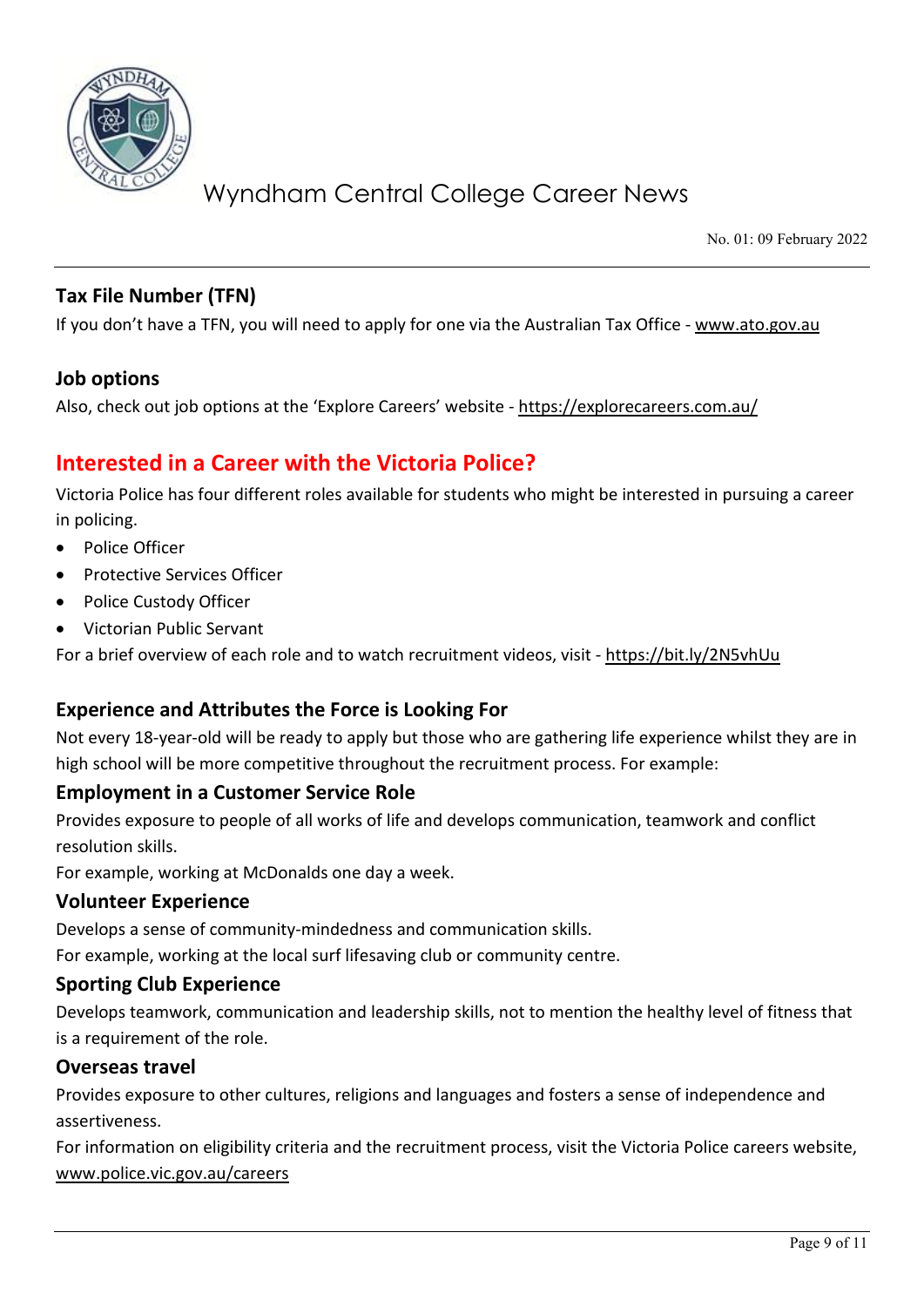

No. 01: 09 February 2022

#### **Information Session**

The next career information sessions are running on 16 and 23 February. To view information, visit <https://bit.ly/3ryiA6o>

## **Interested in Pursuing an Apprenticeship or Traineeship?**

Even though you have just started the schooling year, your planning should start now. Australian Apprenticeship Pathways have developed an excellent four-step guide to assist you to start planning - [www.aapathways.com.au](http://www.aapathways.com.au/)

Read through Step One and take the work type explorer quiz, download the AusAppPathways app to your phone, and complete practice aptitude quizzes to ascertain the level of literacy and numeracy skills you will need for different occupations.

You can also do the following during the year to prepare for an apprenticeship:

- Meet with your Career Adviser to start planning your professional trade career
- Undertake work experience in several fields or with several employers in the same field. See your Career Adviser for information on how to organise work experience.
- Contact industry leaders and associations in your fields of interest to ask questions.
- Contact local apprenticeship centres and/or group training organisations to ask their advice on what makes a competitive apprenticeship applicant. Use the following website to locate organisations in your local are[a www.australianapprenticeships.gov.au](http://www.australianapprenticeships.gov.au/)
- Work hard in your English and Mathematics classes and VET/technology/science subjects if relevant. With advances in technology occurring across all apprenticeship fields, it will be crucial that you can read and interpret complex information and instructions and adapt to changes in technology during your apprenticeship and once qualified.
- Bookmark websites for industries you are interested in to keep up to date with changes to industry technology, skills shortages, and events.

For example:

| <b>Bricklaying</b> | http://bit.ly/2DYCwbA  |
|--------------------|------------------------|
| Plumbing           | http://bit.ly/2FK6wnP  |
| ICT                | https://bit.ly/2SaxPj2 |
| Agriculture        | https://bit.ly/36WW9dq |
| Community          | https://bit.ly/20oUQgS |
| <b>Services</b>    |                        |